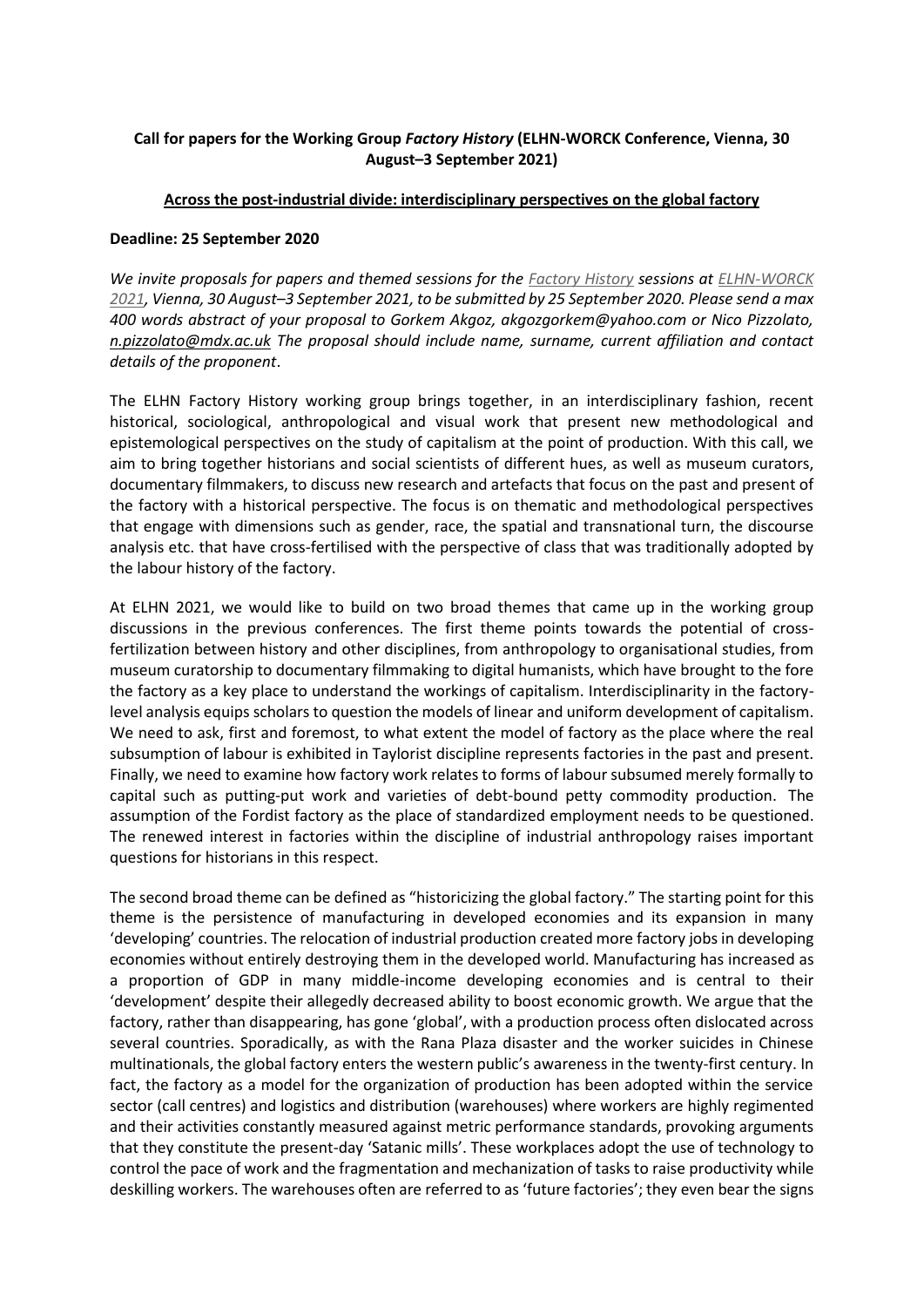of another industrial transformation where the old but not aging narrative of full automation finally is being realized. More widely, the factory nexus in transnationally-networked value chains is vital to how global capitalism connects distant localities and people into integrated processes.

Some possible cross-cutting themes are:

- Transfer of Industrial Knowledge and Technology (scientific management, circulation of expertise, technology and forms of organization, migration, capital flows);
- Social Relations of Production and the Workplace (technology, work groups, economic cycles and factory, working class formation, managerial models);
- Industrial Relations and The Workplace (Industrial conflict, working-class resistance, wages, the relevance of workplace politics and the connections between the workplace-based, 'economistic' forms of resistance and more explicitly political forms of rebellion)
- Factory Cultures (competing cultures within factory, cultures of work, factory and memory); factory and the production of difference (ethnicity and race, religion, gender, migration, generations, tasks and skills)
- State, Factory and Labour (intervention of political regime, legislation, policing and surveillance, institutions, citizenship and integration, state crisis and regime change)
- The Capital Side of the Story (financing, factory ownership patterns, investment decisions, rates of profit, socialist vs capitalist accumulation and the factory)
- The Factory and The City (neighbourhood, community, de/industrial landscapes, Social reproduction and factory labour, the relationship between a factory as built environment to its physical surrounding)
- The Factory and the Community (the political, social and cultural interaction between the workplace and the community it is embedded in, the actual and symbolic borders of factory as an industrial workplace)
- The Factory across Change and Continuity within Capitalism (Fordism and post-Fordism, and industrial and post-industrial capitalism, and deindustrialization on the level of the factory
- The Factory in Various Levels of Analysis (the ways in which the local, regional, national and global connect to each other at the level of factory, global commodity chain, global production networks and global assembly line)
- Precarity and Industrial Work (how low pay, few employment rights, faux self-employment, coercive labour from Foxconn to Bangladeshi garment factories to the US Federal Prison Industries have reshaped the factory floor).
- Industrial Work and Digital Humanities (using digital media to connect the industrialist and deindustrialised pasts, online exhibits on factories and industrial labour, creating online teaching platforms on varieties of industrial development)

Please note that we are calling for papers that focus on a factory or a coherent group of factories from any aspects, but in particular from an integrated, interdisciplinary and multi- focal gaze. Papers that deal with the politics of the working-class in general, not linked to a particular factory, are better suited to other working groups in the European Labour History Network.

# **About the Factory History Working Group**

The working group has existed since 2014 and will continue its activities in the future with conference panels, publications and funding bids. Next on the agenda is a digital humanities project that will connect the different research of our members. The group is truly international and far-flung; it includes scholars at various stages in their respective careers and in a number of academic disciplines; it has assembled a solid library of working papers and primary materials; and it possesses an abundance of energy and vision. A robust digital platform will raise the network's visibility, facilitate off-site communication across multiple time zones, and provide a platform for collaborative research and writing. We are also working on a networking funding bid and on a podcast series. If you would